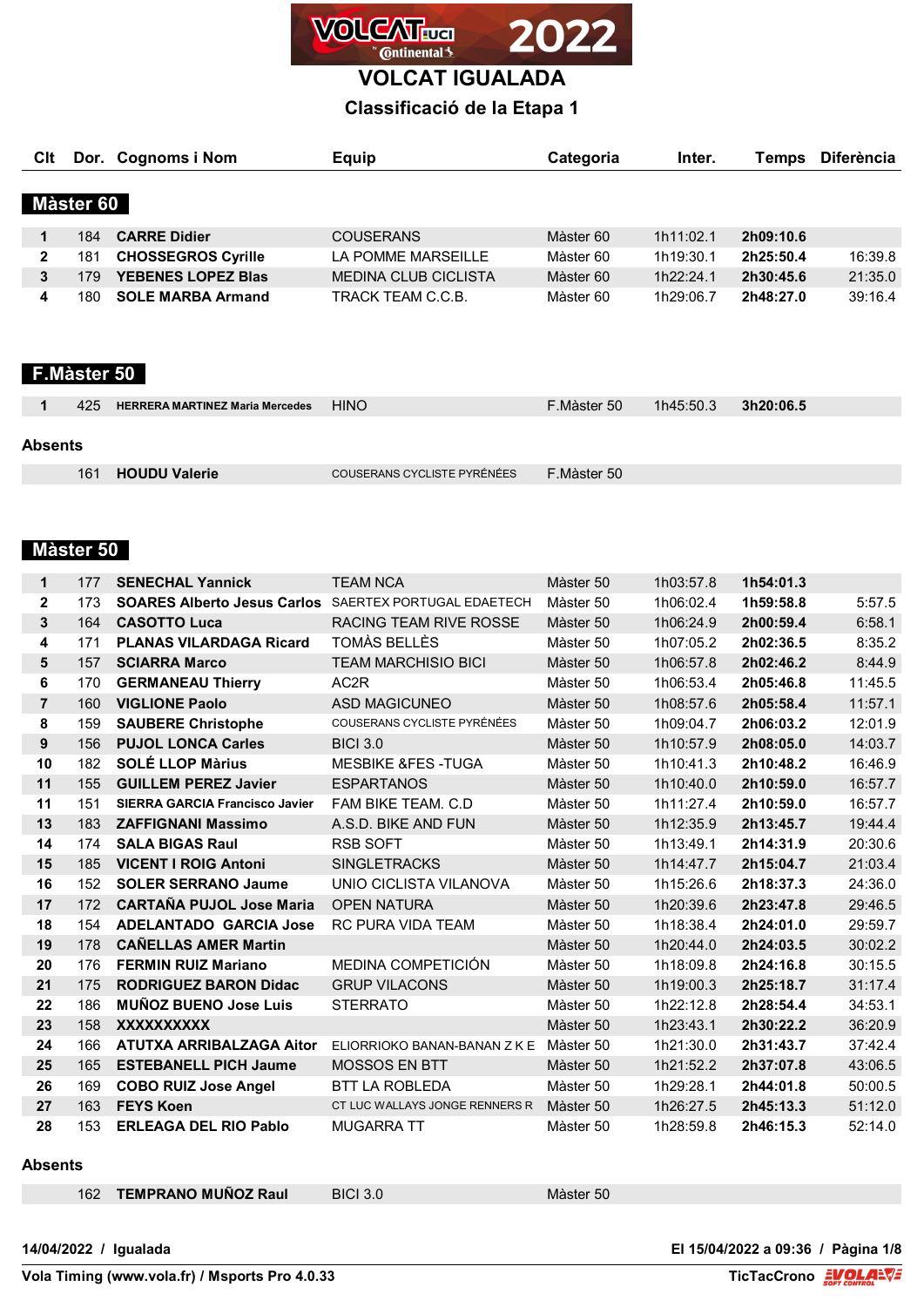

### **Classificació de la Etapa 1**

|  | Cit Dor. Cognoms i Nom    | Equip         | <b>Categoria</b> | Inter. | Temps Diferència |
|--|---------------------------|---------------|------------------|--------|------------------|
|  |                           |               |                  |        |                  |
|  | 167 MILAN JIMENEZ Angel   |               | Màster 50        |        |                  |
|  | 168 VALVERDE UGALDE Asier | IRUÑA KIROLAK | Màster 50        |        |                  |

# **F.Màster 40**

|  | 423 GAMEZ ZARZO Estefania       | KFNZA TFAM        | F Màster 40 | 1h20:16.8 | 2h23:58.6 |         |
|--|---------------------------------|-------------------|-------------|-----------|-----------|---------|
|  | 426 DOMINGUEZ PRATS Monica      | C.C.SPRINTBIKF    | F.Màster 40 | 1h26:29.9 | 2h41:49.2 | 17:50.6 |
|  | 429 <b>GOMEZ CARRION Raquel</b> | <b>SPRINTBIKE</b> | F.Màster 40 | 1h44:18.1 | 3h13:56.9 | 49:58.3 |

## **Màster 40**

| 1              | 354 | <b>COLOME ROCA Oriol</b>                                       | <b>EDIBIKES</b>                       | Màster 40 | 59:06.8   | 1h47:36.1 |         |
|----------------|-----|----------------------------------------------------------------|---------------------------------------|-----------|-----------|-----------|---------|
| $\mathbf{2}$   | 336 | <b>FIDALGO LOPEZ Roberto</b>                                   | <b>RR BIKERS</b>                      | Màster 40 | 59:57.7   | 1h48:18.9 | 42.8    |
| $\mathbf{3}$   | 361 | <b>PUIG PUJOL David</b>                                        | <b>BIKING POINT</b>                   | Màster 40 | 1h00:25.8 | 1h49:22.1 | 1:46.0  |
| 4              | 332 | FARRIOL CLARAMUNT Josep Enric RR BIKERS                        |                                       | Màster 40 | 59:54.0   | 1h49:29.9 | 1:53.8  |
| 5              | 363 | <b>FAJA BELTRAN Melcior</b>                                    | PALLARES #FACTORY                     | Màster 40 | 1h00:37.7 | 1h50:14.9 | 2:38.8  |
| 6              | 366 | ORDEÑANA ECHEVARRIA Alexander                                  | BASAURI BIKES NORTHKAMP TEAM          | Màster 40 | 1h02:02.6 | 1h52:19.0 | 4:42.9  |
| $\overline{7}$ | 378 | <b>MENDOZA Ernesto</b>                                         | <b>TEAM NCA</b>                       | Màster 40 | 1h03:03.6 | 1h54:01.6 | 6:25.5  |
| 8              | 360 | <b>POLETTI Lionel</b>                                          | <b>MB RACE</b>                        | Màster 40 | 1h03:08.9 | 1h54:02.6 | 6:26.5  |
| 9              | 347 | <b>CORELLA MARTIN Ivan</b>                                     | <b>VULCO CYCLON AUTOGOYA</b>          | Màster 40 | 1h03:06.2 | 1h54:57.9 | 7:21.8  |
| 10             | 367 | <b>MARTIN JURADO Jordi</b>                                     | FESBICI3.0-TUGA                       | Màster 40 | 1h03:19.3 | 1h55:23.3 | 7:47.2  |
| 11             | 333 | <b>SEGARRA MOYA Ivan</b>                                       | LLIÇA D'AMUNT                         | Màster 40 | 1h03:16.9 | 1h55:36.2 | 8:00.1  |
| 12             | 352 | <b>LARRAÑAGA LOPEZ Jonathan IORGI SERIGRAFIA-S.C.BALMASEDA</b> |                                       | Màster 40 | 1h05:45.3 | 1h57:00.7 | 9:24.6  |
| 13             | 301 | <b>CALDERON PEREDO Julio</b>                                   | PROBICI CLÑUB DEPORTIVO               | Màster 40 | 1h05:12.6 | 1h59:14.7 | 11:38.6 |
| 14             | 339 | <b>LIAÑO FLOR David</b>                                        | <b>GOROS BIKE- SALCEDO</b>            | Màster 40 | 1h06:58.6 | 1h59:58.9 | 12:22.8 |
| 14             | 331 | <b>RUIZ DORADO Jose Luis</b>                                   | <b>GOROS BIKE- SALCEDO</b>            | Màster 40 | 1h05:09.0 | 1h59:58.9 | 12:22.8 |
| 16             | 358 | <b>CAMARA MARTINEZ Javier</b>                                  | <b>METALPLAS</b>                      | Màster 40 | 1h06:19.2 | 2h00:02.2 | 12:26.1 |
| 17             | 304 | <b>GONZALEZ ROSA Alexander</b>                                 | <b>GARRIBIKES</b>                     | Màster 40 | 1h05:46.1 | 2h00:02.7 | 12:26.6 |
| 18             | 364 | <b>TORRENTS RODRIGUEZ Carles</b>                               | PALLARES #FACTORY                     | Màster 40 | 1h06:30.0 | 2h01:42.0 | 14:05.9 |
| 19             | 316 | <b>VILLANUEVA AYLLON Eduardo</b>                               | <b>NUBETEAM</b>                       | Màster 40 | 1h06:15.9 | 2h01:44.5 | 14:08.4 |
| 20             | 343 | <b>MIERA SIERRA Carlos</b>                                     | VALLE DE CASTAÑEDA C.C.               | Màster 40 | 1h05:51.3 | 2h01:44.7 | 14:08.6 |
| 21             | 305 | <b>MARTINEZ JARAY Ruben</b>                                    | <b>BIKES MONCAYO</b>                  | Màster 40 | 1h07:16.2 | 2h02:05.3 | 14:29.2 |
| 22             | 351 | <b>PROUST Jerome</b>                                           | AC2R                                  | Màster 40 | 1h07:50.7 | 2h03:09.5 | 15:33.4 |
| 23             | 310 | <b>DELGADO MESA David</b>                                      | <b>KENZA TEAM</b>                     | Màster 40 | 1h07:56.5 | 2h03:17.9 | 15:41.8 |
| 24             | 322 | <b>VILLAVERDE MORENO Asier</b>                                 | <b>SC BIKERS</b>                      | Màster 40 | 1h07:38.7 | 2h04:21.8 | 16:45.7 |
| 25             | 313 | <b>NOPPE Bas</b>                                               | <b>HILAIRE XCM</b>                    | Màster 40 | 1h08:41.1 | 2h05:02.0 | 17:25.9 |
| 26             | 353 | <b>MERINO RUIZ Jagoba</b>                                      | IORGI SERIGRAFIA-S.C.BALMASEDA        | Màster 40 | 1h07:38.3 | 2h05:10.2 | 17:34.1 |
| 27             | 341 | <b>LOPEZ CANALES David</b>                                     | <b>GOROS BIKE- CASTANEDA</b>          | Màster 40 | 1h07:01.1 | 2h05:19.2 | 17:43.1 |
| 28             | 369 | <b>MOYA GIRAL Alejo</b>                                        | <b>BEEHI FACTORY TEAM</b>             | Màster 40 | 1h05:05.3 | 2h05:52.5 | 18:16.4 |
| 29             | 317 | <b>BAENA COCERA Felipe</b>                                     | <b>CODEONE TEAM</b>                   | Màster 40 | 1h10:04.5 | 2h06:31.6 | 18:55.5 |
| 30             | 321 | <b>FIGUERES VILLARO David</b>                                  | KENDA-BICIOCASION BARCELONA Màster 40 |           | 1h10:21.8 | 2h06:51.4 | 19:15.3 |
| 31             | 346 | <b>PUJOL GUIXA David</b>                                       | <b>CICLES SANS</b>                    | Màster 40 | 1h10:20.1 | 2h06:56.6 | 19:20.5 |
| 32             | 311 | <b>SANZ BLANCO David</b>                                       |                                       | Màster 40 | 1h09:39.5 | 2h07:14.0 | 19:37.9 |
| 33             | 314 | <b>AGESTA AGUIRRE Igor</b>                                     | <b>KATEA-BIKE TEAM</b>                | Màster 40 | 1h09:45.1 | 2h07:36.6 | 20:00.5 |
| 34             | 345 | <b>ESTEBANEZ GONZALEZ Gaizka</b>                               | MONTBIKE SOLCAM CYCLING TEAM          | Màster 40 | 1h11:08.2 | 2h08:59.0 | 21:22.9 |
| 35             | 328 | <b>CATALAN PEREZ Miguel</b>                                    | <b>CYCLESTORE</b>                     | Màster 40 | 1h10:19.3 | 2h09:09.1 | 21:33.0 |
| 35             | 326 | <b>CARDONA ALOS Moises</b>                                     | <b>CYCLESTORE</b>                     | Màster 40 | 1h10:20.9 | 2h09:09.1 | 21:33.0 |
| 37             | 342 | <b>PAREJO RUIZ Carlos</b>                                      | PIK2 CASTELLAR                        | Màster 40 | 1h12:00.6 | 2h10:03.2 | 22:27.1 |
| 38             |     | 324 VALERO FONT Daniel                                         | ART BIKE THE CYCLIST                  | Màster 40 | 1h11:19.5 | 2h10:16.1 | 22:40.0 |

**14/04/2022 / Igualada El 15/04/2022 a 09:36 / Pàgina 2/8**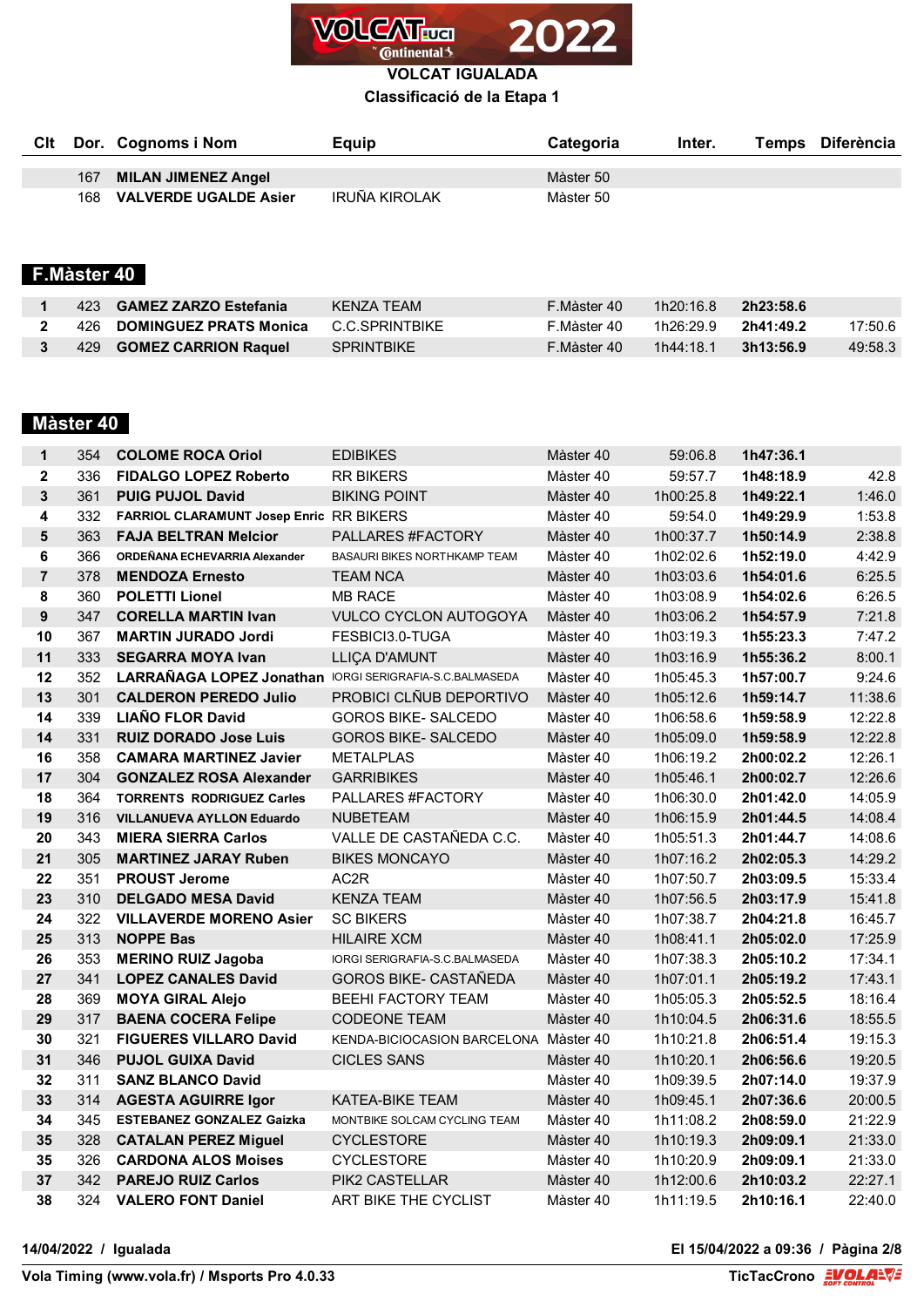

**Classificació de la Etapa 1**

| <b>Clt</b> |     | Dor. Cognoms i Nom                            | <b>Equip</b>                          | Categoria | Inter.    | <b>Temps</b> | <b>Diferència</b> |
|------------|-----|-----------------------------------------------|---------------------------------------|-----------|-----------|--------------|-------------------|
| 39         | 329 | <b>GARCIA ALVAREZ Carlos</b>                  | <b>SC BIKERS</b>                      | Màster 40 | 1h11:06.8 | 2h10:58.3    | 23:22.2           |
| 40         | 379 | <b>CAETANO Dani</b>                           | <b>ANDONA</b>                         | Màster 40 | 1h12:10.7 | 2h11:22.7    | 23:46.6           |
| 41         | 365 | <b>VALENTIN Benoit</b>                        | VELOCLUB LA POMME MARSEILLE Màster 40 |           | 1h12:30.4 | 2h11:22.8    | 23:46.7           |
| 42         | 323 | <b>ALMANDOZ LARRALDE Jesus Maria</b>          | <b>KATEA-BIKE TEAM</b>                | Màster 40 | 1h12:43.2 | 2h11:27.3    | 23:51.2           |
| 43         | 307 | <b>BALART TORREQUEBRADA Eduard</b>            | <b>ONDEBIKES</b>                      | Màster 40 | 1h12:29.7 | 2h11:39.7    | 24:03.6           |
| 44         | 303 | <b>HERNANDEZ RUBIO Alberto</b>                | <b>LUAL BIKE</b>                      | Màster 40 | 1h10:56.8 | 2h11:43.1    | 24:07.0           |
| 45         | 327 | <b>SOLSONA NOVELL Xavier</b>                  | C.U.D.O.S.                            | Màster 40 | 1h11:41.3 | 2h13:15.7    | 25:39.6           |
| 46         | 348 | <b>GIMENEZ MARTIN Victor</b>                  | THE CYCLERY CONCEP STORE              | Màster 40 | 1h14:05.2 | 2h13:34.3    | 25:58.2           |
| 47         | 373 | <b>VALLS FALOMIR Robert</b>                   | INBIKE-SMARTBIKETRAINING              | Màster 40 | 1h14:30.5 | 2h16:08.8    | 28:32.7           |
| 48         | 338 | <b>BERENGUER PEREZ Jordi</b>                  | PIK2 CASTELLAR                        | Màster 40 | 1h15:03.6 | 2h16:37.1    | 29:01.0           |
| 49         | 344 | <b>GOMEZ FERNANDEZ Luis Ramon</b>             | CICLOS MOLI, C.D.                     | Màster 40 | 1h16:10.2 | 2h17:27.0    | 29:50.9           |
| 50         | 309 | <b>AZKETA GRACIA Aitor</b>                    | ROTXABIKES TEAM                       | Màster 40 | 1h15:38.5 | 2h18:38.4    | 31:02.3           |
| 51         | 308 | <b>URIARTE MURUAGA Iker</b>                   | <b>BASATI</b>                         | Màster 40 | 1h16:56.6 | 2h18:50.9    | 31:14.8           |
| 52         | 340 | <b>PEREZ BLANCO Javier</b>                    | <b>GERNIKESA</b>                      | Màster 40 | 1h15:28.1 | 2h19:44.0    | 32:07.9           |
| 53         | 350 | <b>CANALA BALSEBRE Salvador BTT MONTBLANC</b> |                                       | Màster 40 | 1h14:14.4 | 2h20:40.2    | 33:04.1           |
| 54         | 377 | <b>DENIZOT Frédéric</b>                       | <b>VTT DU GARLABAN</b>                | Màster 40 | 1h15:43.1 | 2h20:50.9    | 33:14.8           |
| 55         | 357 | <b>REDO CASTELL Joan</b>                      | <b>DRAGO BIKES</b>                    | Màster 40 | 1h18:36.5 | 2h23:17.8    | 35:41.7           |
| 56         | 320 | <b>PALENCIA PRATS Jordi</b>                   | MULTIBIKE LLEIDA                      | Màster 40 | 1h18:12.1 | 2h23:37.4    | 36:01.3           |
| 57         | 362 | <b>HUGUET GILI Isamael</b>                    | <b>CLUB CICLISTA AGRAMUNT</b>         | Màster 40 | 1h17:16.2 | 2h23:42.4    | 36:06.3           |
| 58         | 372 | <b>PEREZ LOPEZ Henry</b>                      | WWW.BIKECR.COM                        | Màster 40 | 1h18:14.6 | 2h23:47.3    | 36:11.2           |
| 59         | 374 | <b>VALLS FALOMIR Natxo</b>                    | <b>CC COSTA AZAHAR</b>                | Màster 40 | 1h20:14.6 | 2h24:15.5    | 36:39.4           |
| 60         | 302 | <b>BURGOS GONZALEZ Alejandro</b>              | <b>CLUB CICLISTA RIBADEDEVA</b>       | Màster 40 | 1h20:41.0 | 2h25:26.5    | 37:50.4           |
| 61         | 355 | <b>OLARU lonut</b>                            | 3SENDES CASTELLO - KROMAN             | Màster 40 | 1h21:16.6 | 2h26:05.2    | 38:29.1           |
| 62         | 319 | <b>VIVES SALAR Adrian</b>                     | RC PURA VIDA TEAM                     | Màster 40 | 1h20:47.0 | 2h26:16.9    | 38:40.8           |
| 63         | 306 | <b>RODRIGUEZ FRANCISCO David</b>              | DR MAD                                | Màster 40 | 1h22:21.2 | 2h27:04.1    | 39:28.0           |
| 64         | 356 | <b>ROGAS SAÑA Marc</b>                        | <b>ESPORT CICLISTA GIRONELLA</b>      | Màster 40 | 1h20:16.0 | 2h27:06.6    | 39:30.5           |
| 65         | 337 | <b>TXAKARTEGI BASTERRETXEA Ander</b>          | <b>HELMUGAK</b>                       | Màster 40 | 1h22:03.0 | 2h27:17.7    | 39:41.6           |
| 66         | 330 | <b>MALLEN ROMERO Jose Antonio</b>             | 73 FACTORY ECO                        | Màster 40 | 1h21:04.4 | 2h28:29.3    | 40:53.2           |
| 67         | 376 | <b>CHOW-CHINE Laurent</b>                     | <b>VTT DU GARLABAN</b>                | Màster 40 | 1h20:48.0 | 2h29:44.4    | 42:08.3           |
| 68         | 359 | <b>AURELL BIOSCA Alex</b>                     | <b>BIKING POINT</b>                   | Màster 40 | 1h26:23.7 | 2h35:22.5    | 47:46.4           |
| 69         | 318 | <b>OJER PEREA Raul</b>                        | <b>BERRITXACO</b>                     | Màster 40 | 1h24:59.2 | 2h37:20.2    | 49:44.1           |
| 70         | 370 | <b>CONO HARO Jose Antonio</b>                 |                                       | Màster 40 | 1h29:55.6 | 2h46:31.4    | 58:55.3           |
| 71         | 312 | <b>JIMENEZ GARCIA Marcos</b>                  | <b>ROTXABIKES</b>                     | Màster 40 | 1h26:57.3 | 2h51:07.3    | 1h03:31.2         |
| 72         | 368 | <b>RODRIGUEZ CALDITO Sergi</b>                | FESBICI3.0-TUGA                       | Màster 40 | 1h25:33.6 | 2h52:30.3    | 1h04:54.2         |
| 73         | 371 | <b>CASALS ALMENARA Marc</b>                   |                                       | Màster 40 | 1h40:53.6 | 3h13:56.3    | 1h26:20.2         |

#### **Absents**

|     | 315 PIÑERO MORAÑO Jorge           | C.C.MEDINA            | Màster 40 |
|-----|-----------------------------------|-----------------------|-----------|
|     | 334 BRUGEURA ARNES Robert         | BI ANDA FSPARTANS     | Màster 40 |
| 335 | <b>DONNIER VALENTIN Guillaume</b> | <b>VTT CHARTREUSE</b> | Màster 40 |
| 349 | <b>BARQUIN RUIZ Alberto</b>       | GOROS BIKE- SALCEDO   | Màster 40 |

# **F.Màster 30**

| 419  | <b>LEDUR Christel</b>        | BIKE FOR FUN TEAM    | F.Màster 30 | 1h20:45.4 | 2h29:51.0 |         |
|------|------------------------------|----------------------|-------------|-----------|-----------|---------|
| 420. | <b>BOJ GUERRA Carla</b>      | ADDICT BIKES         | F.Màster 30 | 1h23:49.0 | 2h30:48.0 | 57.0    |
| 422  | <b>MARTINEZ DOMENE Irene</b> | 73 FACTORY FCO       | F.Màster 30 | 1h25:51.3 | 2h37:07.1 | 7:16.1  |
|      | CAPELLA GASOL Marta          | RCR19 CLUB DEPORTIVO | F.Màster 30 | 1h34:46.4 | 3h03:23.3 | 33:32.3 |
|      | LUISI CAUSSA Tatiana         | <b>FDIBIKES</b>      | F.Màster 30 | 1h37:17.8 | 3h21:09.6 | 51:18.6 |

**14/04/2022 / Igualada El 15/04/2022 a 09:36 / Pàgina 3/8**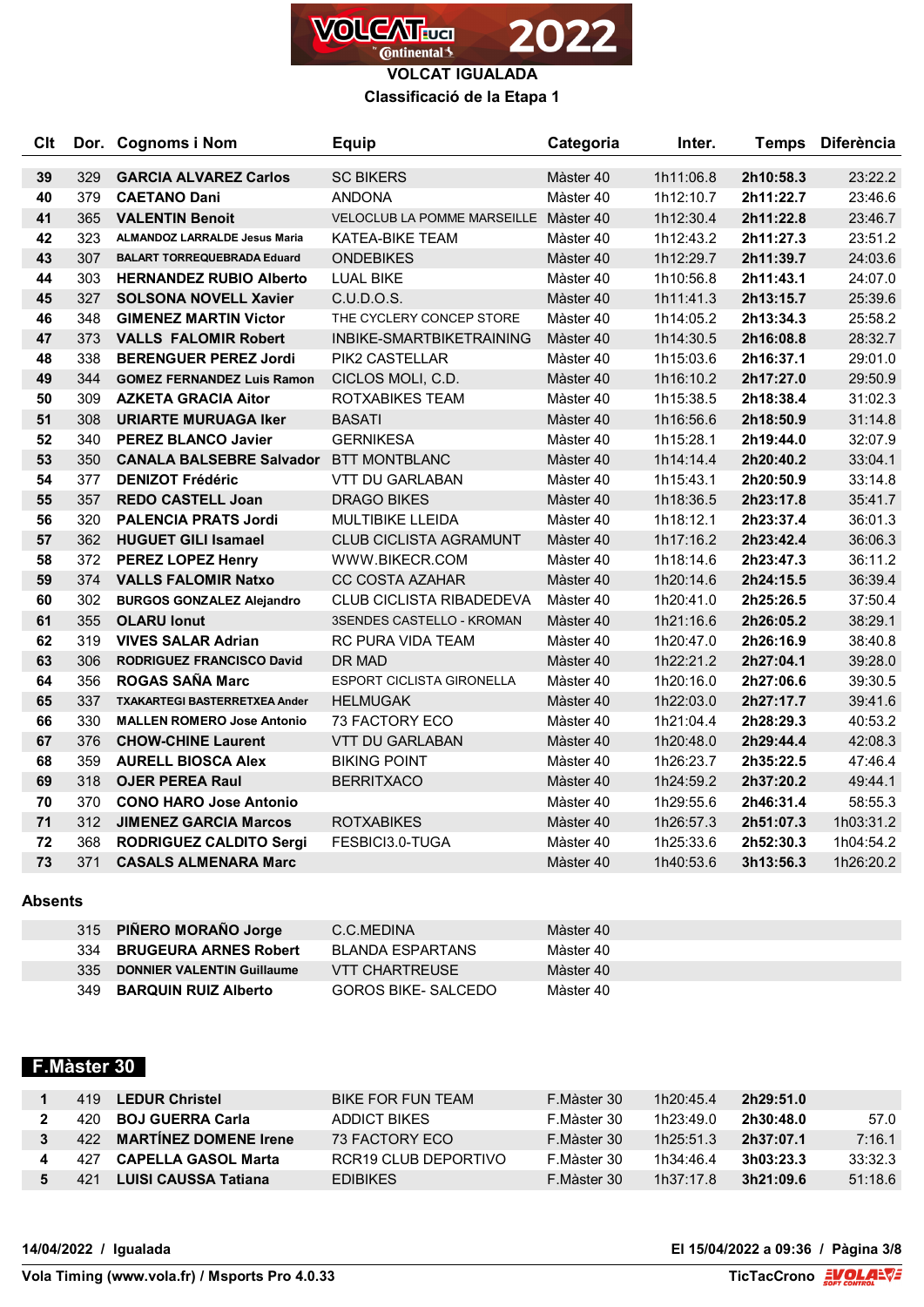

**Classificació de la Etapa 1**

| <b>C</b> lt    |           | Dor. Cognoms i Nom                                 | <b>Equip</b>                   | Categoria | Inter.    | <b>Temps</b> | <b>Diferència</b> |
|----------------|-----------|----------------------------------------------------|--------------------------------|-----------|-----------|--------------|-------------------|
|                | Màster 30 |                                                    |                                |           |           |              |                   |
|                |           |                                                    |                                |           |           |              |                   |
| 1              | 233       | <b>SALAZAR MUÑOZ Cristian</b>                      | <b>NOLIMITS</b>                | Màster 30 | 59:53.1   | 1h48:51.8    |                   |
| $\mathbf{2}$   | 204       | JIMENEZ TORRES Jose Angel LUAL BIKE                |                                | Màster 30 | 1h00:28.1 | 1h50:20.1    | 1:28.3            |
| 3              | 246       | <b>PINTO NOGUEIRA Bruno Gonzalo</b>                | <b>VELOCIO</b>                 | Màster 30 | 59:09.8   | 1h51:18.4    | 2:26.6            |
| 4              | 239       | <b>ROBLES PENA Joel</b>                            | LIARTE-OSCABIKE TEAM           | Màster 30 | 1h00:23.7 | 1h51:37.5    | 2:45.7            |
| 5              | 245       | <b>TARAZON VALCARCEL AIvaro IMECA CYCLING TEAM</b> |                                | Màster 30 | 1h01:10.2 | 1h52:05.9    | 3:14.1            |
| 6              | 202       | <b>FABRE Loïc</b>                                  | <b>TEAM NCA</b>                | Màster 30 | 1h02:10.4 | 1h52:06.0    | 3:14.2            |
| $\overline{7}$ | 238       | <b>TOMAS TOHA Lluis</b>                            | <b>LIARTE-OSCABIKE TEAM</b>    | Màster 30 | 1h03:11.7 | 1h55:59.8    | 7:08.0            |
| 8              | 210       | <b>YANNICK Leonard</b>                             | <b>BIKE FOR FUN TEAM</b>       | Màster 30 | 1h04:18.7 | 1h57:14.8    | 8:23.0            |
| 9              | 234       | <b>AGUILAR POZO Francisco Javier</b>               | EKUON BRD RACING TEAM          | Màster 30 | 1h04:03.0 | 1h58:19.5    | 9:27.7            |
| 10             | 231       | <b>ALEMANY MISERACHS Roger</b>                     | FESBICI3.0-TUGA                | Màster 30 | 1h04:51.0 | 1h59:41.5    | 10:49.7           |
| 11             | 255       | <b>RODERO SERRANO Jordi</b>                        | <b>BTTERRA</b>                 | Màster 30 | 1h06:52.0 | 2h01:00.0    | 12:08.2           |
| 12             | 250       | <b>FERNANDEZ RODRIGUEZ Pablo</b>                   | CASTROPOL DEPORTE              | Màster 30 | 1h06:39.5 | 2h01:26.9    | 12:35.1           |
| 13             | 225       | <b>MARTINEZ DE GUEREÑU POLO Iker</b>               | <b>KAS</b>                     | Màster 30 | 1h07:03.6 | 2h01:36.4    | 12:44.6           |
| 14             | 215       | <b>ARANA DE LA TORRE Jorge</b>                     | <b>SCBIKERS CLUB CICLISTA</b>  | Màster 30 | 1h05:52.9 | 2h01:55.4    | 13:03.6           |
| 15             | 256       | <b>SANCHEZ LOPEZ Juan</b>                          | <b>ECOMOCION CARS</b>          | Màster 30 | 1h06:20.5 | 2h03:09.2    | 14:17.4           |
| 16             | 266       | <b>HUERTAS JUDERIAS Fabian</b>                     | <b>CLUB ESPORTIU VINCLES</b>   | Màster 30 | 1h07:36.2 | 2h03:21.2    | 14:29.4           |
| 17             | 237       | <b>BERECIARTUA ALONSO Aitor</b>                    | <b>MARKINA XEMEIN</b>          | Màster 30 | 1h07:34.3 | 2h03:24.3    | 14:32.5           |
| 18             | 254       | <b>GONZALEZ PEREZ Cristian</b>                     | L                              | Màster 30 | 1h07:35.6 | 2h03:32.0    | 14:40.2           |
| 19             | 247       | <b>RIUS CALDERON Xavi</b>                          | <b>CICLES CATALUNYA</b>        | Màster 30 | 1h05:11.9 | 2h03:44.3    | 14:52.5           |
| 20             | 236       | AGIRREAMALLOA GERENABARRENA Aitor                  | S.C. MARKINA                   | Màster 30 | 1h07:31.1 | 2h03:47.8    | 14:56.0           |
| 21             | 212       | RODRIGUEZ ARANA Xabier                             | <b>SC BIKERS</b>               | Màster 30 | 1h08:20.2 | 2h04:21.8    | 15:30.0           |
| 22             | 244       | <b>GARCIA ALBA Javier</b>                          | MONTBIKE SOLCAM CYCLING TEAM   | Màster 30 | 1h08:44.7 | 2h04:27.4    | 15:35.6           |
| 23             | 249       | MALAXETXEBARRIA ETXABURU Beñat                     | <b>MARKINA</b>                 | Màster 30 | 1h08:23.8 | 2h05:02.3    | 16:10.5           |
| 24             | 213       | <b>JUANOLA GUELL Josep</b>                         | SURIÀ BICIS                    | Màster 30 | 1h05:43.4 | 2h05:31.5    | 16:39.7           |
| 25             | 240       | <b>CARPENA SORIANO Carlos</b>                      | <b>CLUB CICLISTA ALTIPLANO</b> | Màster 30 | 1h08:22.1 | 2h05:44.7    | 16:52.9           |
| 26             | 251       | <b>LOPEZ ZOZAYA Diego</b>                          | <b>CICLOS SPORT</b>            | Màster 30 | 1h08:23.1 | 2h05:48.4    | 16:56.6           |
| 27             | 207       | <b>ITURBIDE MACHICOTE Iban</b>                     | <b>KATEA-BIKE TEAM</b>         | Màster 30 | 1h04:51.9 | 2h06:09.0    | 17:17.2           |
| 28             | 205       | <b>LAHUERTA LOPEZ Javier</b>                       | <b>BIKES MONCAYO</b>           | Màster 30 | 1h06:50.2 | 2h06:09.7    | 17:17.9           |
| 29             | 203       | <b>GONZALEZ CHUECA Mario</b>                       | <b>BIKES MONCAYO</b>           | Màster 30 | 1h08:53.5 | 2h06:09.8    | 17:18.0           |
| 30             | 253       | NOGUERA SORIANO Jose Francisco                     | <b>IMECA CYCLING TEAM</b>      | Màster 30 | 1h10:22.5 | 2h06:25.1    | 17:33.3           |
| 31             | 228       | <b>ORMAETXEA BADIOLA Imanol ERRONKA BILA</b>       |                                | Màster 30 | 1h08:22.7 | 2h06:40.7    | 17:48.9           |
| 32             | 242       | <b>RICART QUESADA Marc</b>                         | <b>FULLGAS</b>                 | Màster 30 | 1h09:00.2 | 2h06:55.5    | 18:03.7           |
| 33             | 265       | <b>JIMENEZ MUNOZ Caros</b>                         | <b>CLUB ESPORTIU VINCLES</b>   | Màster 30 | 1h09:07.4 | 2h07:22.5    | 18:30.7           |
| 34             | 263       | <b>VIRA ROMERO Javier</b>                          | AGROSTOCK CC FRAGA             | Màster 30 | 1h10:28.6 | 2h08:44.4    | 19:52.6           |
| 35             | 226       | <b>AGUILAR ADALID Esteban</b>                      | <b>ADDICT BIKES</b>            | Màster 30 | 1h11:26.0 | 2h09:03.0    | 20:11.2           |
| 36             | 261       | <b>DOLSA SANVICENS Esteve</b>                      |                                | Màster 30 | 1h12:39.2 | 2h11:36.7    | 22:44.9           |
| 37             | 206       | <b>MACHADO Eduard</b>                              | CC SARRIÀ DE TER               | Màster 30 | 1h12:29.2 | 2h11:51.2    | 22:59.4           |
| 38             | 219       | <b>MURO SAENZ Pablo</b>                            |                                | Màster 30 | 1h11:40.8 | 2h12:29.4    | 23:37.6           |
| 39             | 248       | <b>TEJEDOR ZURDO David</b>                         | HORTANORD CC                   | Màster 30 | 1h12:25.1 | 2h13:05.1    | 24:13.3           |
| 40             | 216       | <b>UBIETA LOPEZ Asier</b>                          | <b>MENA BIKERS</b>             | Màster 30 | 1h11:43.3 | 2h16:40.5    | 27:48.7           |
| 41             | 257       | <b>BERNADES BORDA Joel</b>                         | <b>LOTALLER</b>                | Màster 30 | 1h15:01.9 | 2h17:02.3    | 28:10.5           |
| 42             | 260       | <b>RUIZ LECIÑANA Borja</b>                         | <b>MENA BIKERS</b>             | Màster 30 | 1h12:46.3 | 2h18:11.6    | 29:19.8           |
| 43             | 221       | <b>VIDAL LLOBERA Sergi</b>                         | BE BRAVE BIKER                 | Màster 30 | 1h15:52.9 | 2h18:43.9    | 29:52.1           |
| 44             | 211       | <b>GUASCH TUR Javier</b>                           | <b>GRUP ESPORTIU ES VEDRA</b>  | Màster 30 | 1h14:20.8 | 2h18:59.1    | 30:07.3           |
| 45             | 262       | <b>SOROLLA SERES Hector</b>                        |                                | Màster 30 | 1h17:15.1 | 2h19:03.4    | 30:11.6           |
| 46             | 217       | <b>ARRUTI VALIÑO Imanol</b>                        | <b>MENA BIKERS</b>             | Màster 30 | 1h16:02.7 | 2h20:17.5    | 31:25.7           |
| 47             | 227       | <b>SANGRA LLUCH Sergi</b>                          | <b>CLUB CICLISTA AGRAMUNT</b>  | Màster 30 | 1h14:55.4 | 2h20:44.3    | 31:52.5           |
| 48             | 259       | <b>BELTRAN MAUREL Ruben</b>                        |                                | Màster 30 | 1h17:02.7 | 2h20:48.6    | 31:56.8           |
| 49             | 201       | <b>MARTINEZ LAPUENTE Carlos</b>                    | <b>BTT VILLAMEDIANA</b>        | Màster 30 | 1h11:44.7 | 2h21:16.5    | 32:24.7           |
| 50             | 208       | <b>MARTINEZ GUZMAN Ivan</b>                        | <b>BICIMAX</b>                 | Màster 30 | 1h17:12.8 | 2h23:47.3    | 34:55.5           |

**14/04/2022 / Igualada El 15/04/2022 a 09:36 / Pàgina 4/8**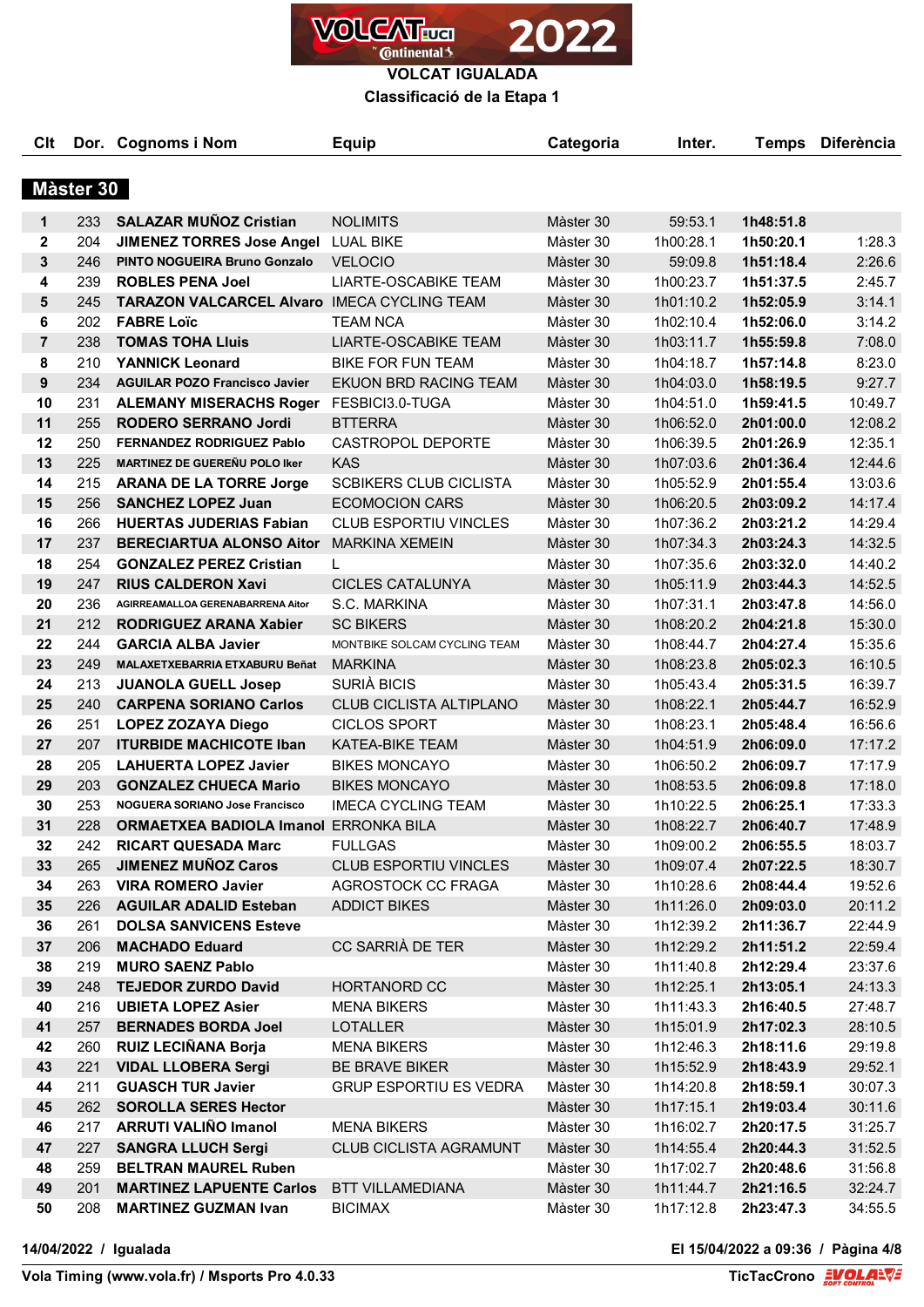

# **Classificació de la Etapa 1**

| CIt |     | Dor. Cognoms i Nom                 | <b>Equip</b>                       | Categoria | Inter.    | Temps     | <b>Diferència</b> |
|-----|-----|------------------------------------|------------------------------------|-----------|-----------|-----------|-------------------|
|     |     |                                    |                                    |           |           |           |                   |
| 51  | 230 | <b>SEGURA SEGURA David</b>         | FESBICI3.0-TUGA                    | Màster 30 | 1h21:21.0 | 2h25:40.4 | 36:48.6           |
| 52  | 241 | <b>BIKANDI AIZPURUA Eneko</b>      | <b>BERRIATUKO T.E</b>              | Màster 30 | 1h16:00.3 | 2h27:17.9 | 38:26.1           |
| 53  | 258 | <b>ARIÑO MONS Cesar</b>            | FESBICI3.0-TUGA                    | Màster 30 | 1h17:12.4 | 2h28:12.7 | 39:20.9           |
| 54  | 223 | <b>DAURA GARCIA Oleguer</b>        | <b>BE BRAVE BIKER</b>              | Màster 30 | 1h21:36.7 | 2h28:31.6 | 39:39.8           |
| 55  | 209 | <b>BENAVENT MUÑOZ Ignacio</b>      | <b>SUELTA FRENO</b>                | Màster 30 | 1h17:46.3 | 2h28:48.2 | 39:56.4           |
| 56  | 218 | <b>COSTA CASELLAS Marc</b>         | <b>CROMOLY BIKE</b>                | Màster 30 | 1h21:18.0 | 2h31:27.4 | 42:35.6           |
| 57  | 229 | <b>RIBAS ZAMBRANA Antonio Jose</b> | <b>CLUB MASTER TEAM CE</b>         | Màster 30 | 1h21:27.0 | 2h35:17.6 | 46:25.8           |
| 58  | 243 | <b>GARCIA COMECHE Rafael</b>       | <b>IMECA CYCLING TEAM</b>          | Màster 30 | 1h37:59.2 | 2h42:25.5 | 53:33.7           |
| 59  | 222 | <b>BUENO GIL Javier</b>            | <b>KENDA-BICIOCASION BARCELONA</b> | Màster 30 | 1h33:04.1 | 2h48:47.0 | 59:55.2           |
| 60  | 214 | <b>BERNES UBASOS Antonio</b>       | <b>SENSE CLUB</b>                  | Màster 30 | 1h27:35.1 | 3h04:26.2 | 1h15:34.4         |

#### **Abandons**

|     | 224 MOIX CHINARRO Jordi       | <b>LA JEEPETA DE MONTRUL</b>         | Màster 30 |
|-----|-------------------------------|--------------------------------------|-----------|
|     | 235 LOPEZ INTXAUSTI Garikoitz | OTXE OARSOALDEA TX, K., K. Màster 30 |           |
|     | 252 CHAVARRIA BALMANYA Josep  | CLOOT FACTORY TEAM                   | Màster 30 |
| 264 | <b>GUIRAL DEDIOS Hector</b>   | AGROSTOCK CC FRAGA                   | Màster 30 |

### **F.Elit**

| 1              | 405 | <b>LISBYGD Ann-Dorthe</b>       | <b>DMK</b>                    | F.Elit | 1h08:06.4 | 2h04:14.8 |         |
|----------------|-----|---------------------------------|-------------------------------|--------|-----------|-----------|---------|
| $\mathbf{2}$   | 428 | <b>RAMIREZ BAUXELL Anna</b>     | CLUB ESPORTIU MOSSOS ESQUADRA | F.Elit | 1h10:43.0 | 2h08:15.8 | 4:01.0  |
| 3              | 401 | <b>SCHNEIDER Janine</b>         | VC SINGEN P/B DOC-OLIDAY.COM  | F.Elit | 1h10:41.6 | 2h08:28.6 | 4:13.8  |
| 4              | 403 | <b>DIESNER Naima Madlen</b>     | <b>BUFF MEGAMO TEAM</b>       | F.Elit | 1h12:35.2 | 2h11:10.4 | 6:55.6  |
| 5              | 402 | <b>HOVDENAK Hildegunn</b>       | <b>CANNONDALE TB</b>          | F.Elit | 1h12:45.2 | 2h12:03.2 | 7:48.4  |
| 6              | 408 | <b>JANAS Bettina</b>            | <b>TEAM SPORTOGRAF.COM</b>    | F.Elit | 1h11:08.7 | 2h12:06.4 | 7:51.6  |
| $\overline{7}$ | 407 | <b>MUNTADAS VILASIS Jordina</b> | <b>CANNONDALE TB</b>          | F.Elit | 1h13:45.5 | 2h12:56.8 | 8:42.0  |
| 8              | 404 | <b>SALVADO VERGES Arantxa</b>   | <b>GOBIK FACTORY TEAM</b>     | F.Elit | 1h12:32.6 | 2h15:07.5 | 10:52.7 |
| 9              | 412 | <b>MÖTTUS Mari-Lijs</b>         | ESTONIAN NATIONAL TEAM        | F.Elit | 1h10:35.1 | 2h15:55.2 | 11:40.4 |
| 10             | 410 | ZIOLKOWSKA Michalina            | <b>HUZAR BIKE ACADEMY</b>     | F.Elit | 1h15:33.2 | 2h16:30.2 | 12:15.4 |
| 11             | 411 | <b>JOHNSON Sophie</b>           |                               | F.Elit | 1h17:10.9 | 2h20:46.8 | 16:32.0 |
| 12             | 414 | <b>ELBAILE PERIZ Eva</b>        | <b>VULCO CYCLON AUTOGOYA</b>  | F.Elit | 1h19:28.7 | 2h27:23.7 | 23:08.9 |
| 13             | 418 | <b>MARINELLI Camilla</b>        |                               | F.Elit | 1h23:45.4 | 2h40:05.3 | 35:50.5 |
| 14             | 406 | <b>TORA MILA Marta</b>          | <b>CANNONDALE TB</b>          | F.Elit | 1h12:40.5 | 2h43:15.0 | 39:00.2 |
| 15             | 416 | <b>NOVIKOVA Olena</b>           | GIUSTA PRO RECORDS            | F.Elit | 1h32:04.2 | 2h51:06.4 | 46:51.6 |
| 16             | 417 | <b>BRU COLTET Cristina</b>      | 2RODES ESCOLA DE CICLISME     | F.Elit | 1h32:33.0 | 2h51:50.0 | 47:35.2 |
| 17             | 409 | <b>CONNERNEY Rachel</b>         | KLATSCH.                      | F.Elit | 1h29:31.9 | 2h53:06.3 | 48:51.5 |

#### **Absents**

| 413 QUIROGA PADILLA Sonia | <b>RR BIKERS</b>   | F.Flit |
|---------------------------|--------------------|--------|
| 415 LIEBRENZ Yvonne       | RV CONCORDIA TRIEB | F.Flit |

## **Sub23**

|             | 33 | <b>FERRER VIDAL Roger</b> | MASSI-BEAUMES DE VENISE   | Sub <sub>23</sub> | 56:04.0   | 1h43:35.2 |        |
|-------------|----|---------------------------|---------------------------|-------------------|-----------|-----------|--------|
|             | 61 | HERRERA URROZ Koldo       | KATEA-BIKE TEAM           | Sub <sub>23</sub> | 58:07.1   | 1h47:26.7 | 3:51.5 |
| $3^{\circ}$ |    | 100 TALENTO Lorenzo       | <b>TABROS RACING TEAM</b> | Sub23             | 59:55.9   | 1h48:52.4 | 5:17.2 |
| 4           | 43 | <b>BILBAO PEREZ Igor</b>  | SEGUROS BILBAO MIRIBILLA  | Sub23             | 1h00:27.5 | 1h49:27.8 | 5:52.6 |
|             | 41 | <b>ARNAU PASTOR Sergi</b> | MANRUBIA LUNA TEAM        | Sub23             | 1h00:51.5 | 1h50:14.1 | 6:38.9 |

**14/04/2022 / Igualada El 15/04/2022 a 09:36 / Pàgina 5/8**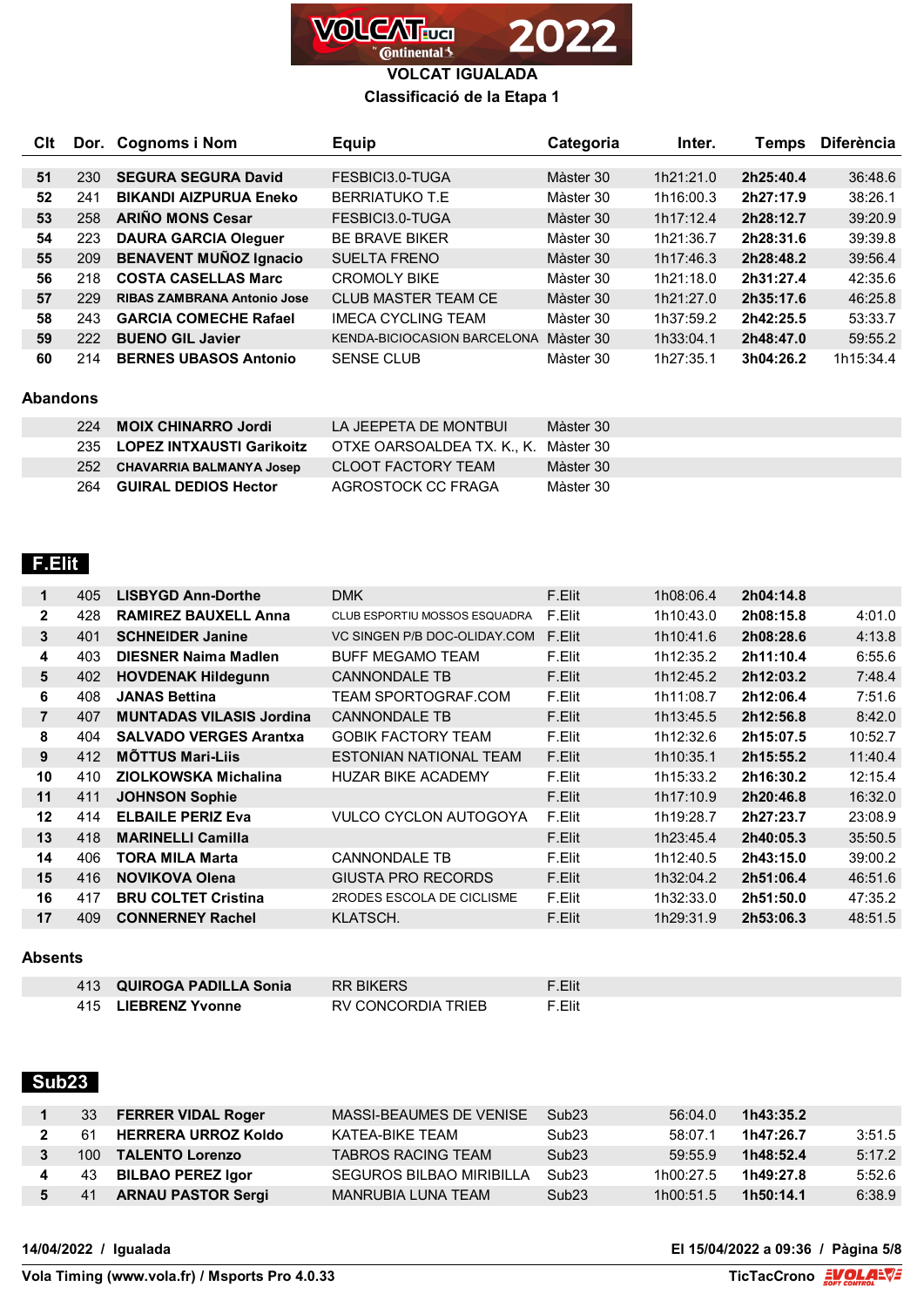

### **Classificació de la Etapa 1**

| <b>C</b> lt |     | Dor. Cognoms i Nom               | Equip                           | Categoria         | Inter.    | <b>Temps</b> | <b>Diferència</b> |
|-------------|-----|----------------------------------|---------------------------------|-------------------|-----------|--------------|-------------------|
|             |     |                                  |                                 |                   |           |              |                   |
| 6           | 88  | <b>ARRIETA UGALDE Ugaitz</b>     | <b>SEGUROS BILBAO MIRIBILLA</b> | Sub <sub>23</sub> | 1h00:24.7 | 1h51:25.3    | 7:50.1            |
| 7           | 107 | <b>JORDAN REINALDO Arnau</b>     | <b>CLUB CICLES CATALUNYA</b>    | Sub <sub>23</sub> | 1h03:35.1 | 1h54:56.8    | 11:21.6           |
| 8           | 85  | <b>HERNANDEZ CHICON Mikel</b>    | <b>SEGUROS BILBAO MIRIBILLA</b> | Sub <sub>23</sub> | 1h02:11.1 | 1h56:52.1    | 13:16.9           |
| 9           | 73  | <b>AJENJO MUÑOZ Carlos</b>       | EKUON BRD RACING TEAM           | Sub <sub>23</sub> | 1h04:10.4 | 1h58:19.7    | 14:44.5           |
| 10          | 87  | <b>MASA NOVO Alberto</b>         | <b>SEGUROS BILBAO MIRIBILLA</b> | Sub <sub>23</sub> | 1h04:53.5 | 2h03:31.5    | 19:56.3           |
| 11          | 56  | <b>LARRIETA MEABE Arkaitz</b>    | KOBACYCLING TEAM                | Sub <sub>23</sub> | 1h07:52.0 | 2h04:59.7    | 21:24.5           |
| 12          | 64  | <b>LARRALDE IBARRA Ugaitz</b>    | GURE-TXOKOA                     | Sub <sub>23</sub> | 1h09:01.0 | 2h05:58.2    | 22:23.0           |
| 13          | 48  | YAMAGUCHI Sohei                  | NIPPON SPORT SCIENCE UNIVERSIT  | Sub <sub>23</sub> | 1h10:31.4 | 2h07:18.6    | 23:43.4           |
| 14          | 104 | <b>HERNANDEZ ESPINOSA Ferran</b> | PROKITCHENS ADDICT BIKES TEAM   | Sub <sub>23</sub> | 1h10:29.8 | 2h07:25.1    | 23:49.9           |
| 15          | 90  | <b>QUINTELA PRIETO Adrian</b>    | <b>SEGUROS BILBAO MIRIBILLA</b> | Sub <sub>23</sub> | 1h11:06.2 | 2h09:55.8    | 26:20.6           |
| 16          | 57  | <b>GONZALEZ GONZALEZ Aitor</b>   |                                 | Sub <sub>23</sub> | 1h13:41.5 | 2h20:37.1    | 37:01.9           |

### **Abandons**

| <b>TEMPRANO FERNANDEZ Marti</b> | <b>BICI 3.0</b> |  |
|---------------------------------|-----------------|--|

# **Elit**

| 1              | $\mathbf{1}$   | <b>BECKING Hans</b>              | <b>BUFF MEGAMO TEAM</b>           | Elit | 53:04.1   | 1h35:19.4 |         |
|----------------|----------------|----------------------------------|-----------------------------------|------|-----------|-----------|---------|
| $\mathbf{2}$   | 23             | <b>FAILLI Francesco</b>          | CICLI TADDEI SPECIALIZED          | Elit | 53:08.0   | 1h37:12.9 | 1:53.5  |
| 3              | 5              | <b>STUTZMANN Marc</b>            | <b>TEAM TEXPA-SIMPLON</b>         | Elit | 53:06.3   | 1h37:13.1 | 1:53.7  |
| 4              | 11             | <b>CHIARINI Riccardo</b>         | CICLI TADDEI SPECIALIZED          | Elit | 53:36.9   | 1h37:55.3 | 2:35.9  |
| 5              | $\overline{4}$ | <b>PRUUS Peeter</b>              | <b>BUFF MEGAMO TEAM</b>           | Elit | 53:38.4   | 1h37:56.0 | 2:36.6  |
| 6              | 26             | <b>ARIZA GARCIA Xavier</b>       | <b>CORRATEC - VIC SPORTS TEAM</b> | Elit | 54:30.1   | 1h39:10.2 | 3:50.8  |
| $\overline{7}$ | 16             | <b>VALDRIGHI Stefano</b>         | SOUDAL LEECOUGAN INTERNATIONAL    | Elit | 54:27.8   | 1h39:10.5 | 3:51.1  |
| 8              | 34             | <b>GÓMEZ DÍAZ Ever Alejandro</b> | <b>RR BIKERS</b>                  | Elit | 54:31.1   | 1h39:11.1 | 3:51.7  |
| 8              | 14             | <b>MEDVEDEV Alexey</b>           | SOUDAL LEECOUGAN RACING TEAM      | Elit | 53:37.9   | 1h39:11.1 | 3:51.7  |
| 10             | 8              | <b>HARTMANN Jakob</b>            | <b>TEAM TEXPA-SIMPLON</b>         | Elit | 54:45.7   | 1h39:45.8 | 4:26.4  |
| 11             | 6              | <b>KAUFMANN Markus</b>           | <b>TEAM TEXPA-SIMPLON</b>         | Elit | 54:54.4   | 1h40:34.3 | 5:14.9  |
| 12             | 35             | <b>PIJUAN PORCEL Xavier</b>      | <b>RR BIKERS</b>                  | Elit | 54:46.3   | 1h41:14.0 | 5:54.6  |
| 13             | 9              | <b>EISENBARTH Pirmin</b>         | <b>TEAM TEXPA-SIMPLON</b>         | Elit | 54:46.8   | 1h42:05.9 | 6:46.5  |
| 14             | 113            | <b>JOVE RIART Xavier</b>         | <b>MASSI TEAM</b>                 | Elit | 56:24.4   | 1h43:35.4 | 8:16.0  |
| 15             | 10             | <b>BOU MARTIN Roberto</b>        | <b>CANNONDALE TB</b>              | Elit | 56:20.1   | 1h43:36.5 | 8:17.1  |
| 16             | 21             | <b>SÜLZLE Marek</b>              | SÜLZLE BAUKONZEPT - SPORT MABI    | Elit | 56:21.0   | 1h44:11.8 | 8:52.4  |
| 17             | 115            | <b>WOHLGEMUTH Michael</b>        | <b>MC RACING TEAM</b>             | Elit | 56:19.0   | 1h44:41.6 | 9:22.2  |
| 18             | 15             | <b>HANDL Philip</b>              | <b>TEAM TEXPA-SIMPLON</b>         | Elit | 57:32.5   | 1h44:42.6 | 9:23.2  |
| 19             | $\overline{7}$ | <b>GUERRERO BONILLA Pablo</b>    | <b>CANNONDALE TB</b>              | Elit | 58:05.4   | 1h44:42.7 | 9:23.3  |
| 20             | 42             | <b>MUÑOZ CUBELES Guillem</b>     | <b>EDIBIKES</b>                   | Elit | 57:18.1   | 1h44:43.0 | 9:23.6  |
| 21             | 19             | <b>HERRERO CASAS Francisco</b>   | <b>CANNONDALE TB</b>              | Elit | 56:57.6   | 1h46:10.9 | 10:51.5 |
| 22             | 29             | <b>FAUS JUAN Miquel</b>          | <b>SCOTT - GSPORT</b>             | Elit | 59:06.2   | 1h46:11.0 | 10:51.6 |
| 23             | $\overline{2}$ | <b>BAUM Lukas</b>                | SPEED COMPANY RACING              | Elit | 59:51.8   | 1h46:11.8 | 10:52.4 |
| 24             | 98             | <b>MERCADAL CEREZA Marcal</b>    | <b>CYCLING NO LIMIT</b>           | Elit | 1h00:00.2 | 1h48:07.8 | 12:48.4 |
| 25             | 45             | <b>NEUMANN Marcus</b>            | <b>PRIVAT</b>                     | Elit | 1h00:38.5 | 1h48:10.9 | 12:51.5 |
| 26             | 27             | <b>PUENTE BALDAZO David</b>      | <b>XTREMZALLA</b>                 | Elit | 59:27.4   | 1h48:19.1 | 12:59.7 |
| 27             | 18             | <b>CARRASCO FERNANDEZ Oscar</b>  | EKUON BRD RACING TEAM             | Elit | 58:06.6   | 1h48:51.9 | 13:32.5 |
| 28             | 31             | <b>MATEOS GARRIDO Unai</b>       | <b>GARRI BIKES</b>                | Elit | 59:26.0   | 1h49:07.6 | 13:48.2 |
| 29             | 32             | <b>ASTEGIANO Ewen</b>            | <b>TEAM NCA</b>                   | Elit | 59:55.3   | 1h49:28.0 | 14:08.6 |
| 30             | 108            | <b>ARGELAGUER MARTINEZ Roger</b> | CRONOTIME - MANRESANA1930         | Elit | 1h00:04.9 | 1h49:31.5 | 14:12.1 |
| 31             | 105            | <b>GUITERREZ AGUILAR Sergio</b>  | <b>BIKING POINT</b>               | Elit | 59:48.7   | 1h50:04.8 | 14:45.4 |
| 32             | 37             | <b>LATORRE GULIAS Julen</b>      | ALDAPA CYCLE STORE                | Elit | 59:43.1   | 1h50:09.7 | 14:50.3 |
| 33             | 22             | <b>VERA RAMOS Nelson</b>         | C.D.CALIMA                        | Elit | 59:47.2   | 1h50:32.8 | 15:13.4 |

**14/04/2022 / Igualada El 15/04/2022 a 09:36 / Pàgina 6/8**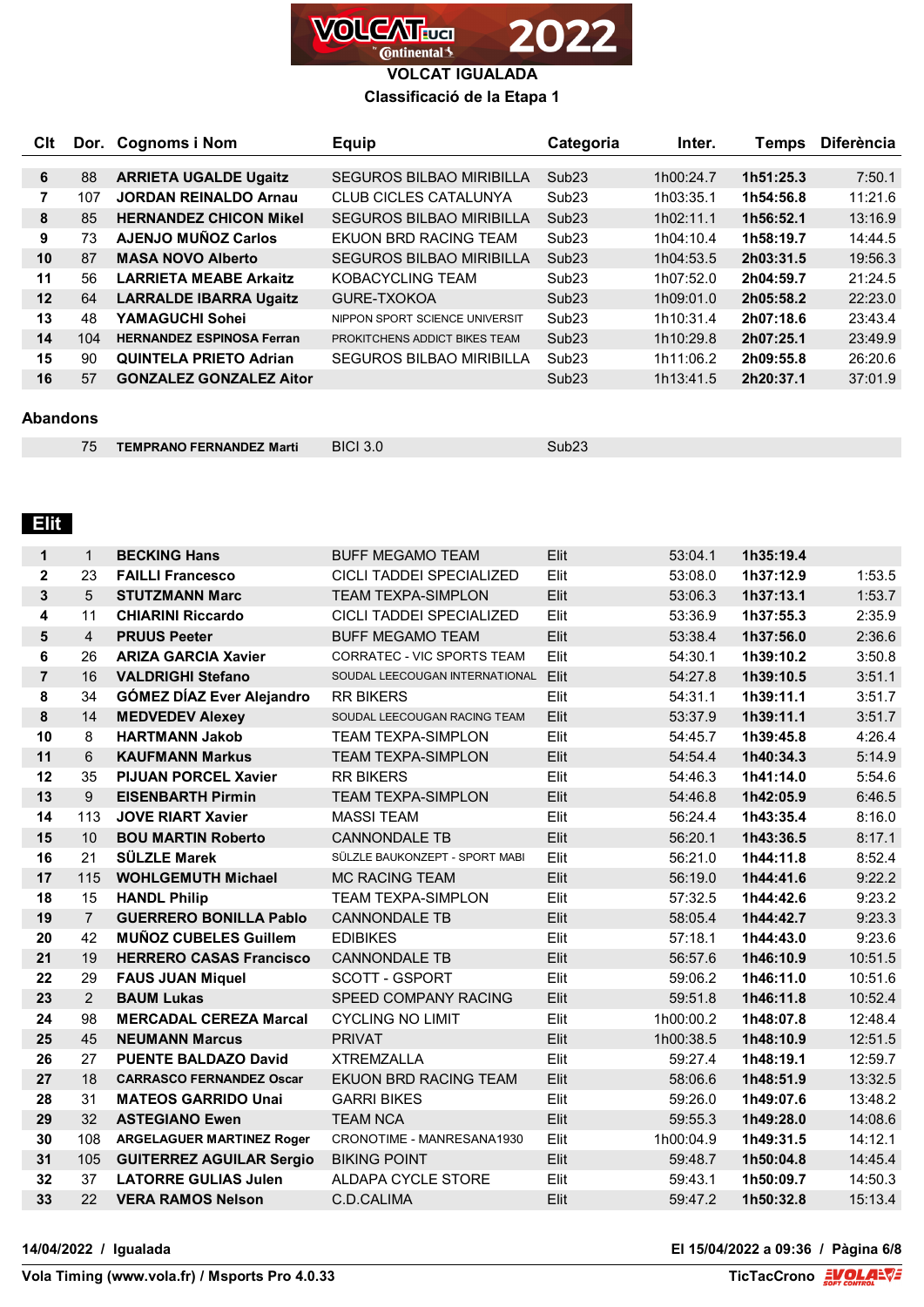

**Classificació de la Etapa 1**

| <b>Clt</b> |     | Dor. Cognoms i Nom                           | <b>Equip</b>                     | Categoria | Inter.    | <b>Temps</b> | <b>Diferència</b> |
|------------|-----|----------------------------------------------|----------------------------------|-----------|-----------|--------------|-------------------|
| 34         | 25  | <b>INAUEN Benjamin</b>                       | <b>GILI RACING</b>               | Elit      | 1h01:12.1 | 1h50:47.1    | 15:27.7           |
| 35         | 86  | MISSÉ XANDRI Jan                             | <b>SPRINT CLUB ANDORRA</b>       | Elit      | 1h00:26.3 | 1h51:02.4    | 15:43.0           |
| 36         | 96  | <b>HAUSSEGUY Loic</b>                        | <b>STADE MONTOIS</b>             | Elit      | 1h01:10.8 | 1h51:33.2    | 16:13.8           |
| 37         | 24  | <b>KEMPF Simon</b>                           | SÜLZLE BAUKONZEPT - SPORT MABI   | Elit      | 59:55.6   | 1h51:47.6    | 16:28.2           |
| 38         | 30  | <b>WANTELLET Thibaut</b>                     | <b>MONTAUBAN CYCLISME 82</b>     | Elit      | 1h02:09.9 | 1h52:08.2    | 16:48.8           |
| 39         | 84  | <b>ESPINAR GIMENEZ Jordi</b>                 | <b>SBR</b>                       | Elit      | 59:15.5   | 1h52:21.2    | 17:01.8           |
| 40         | 58  | ARETXEDERRETA ONDARZA Lander                 | <b>BASATI</b>                    | Elit      | 1h03:11.0 | 1h52:23.0    | 17:03.6           |
| 41         | 44  | <b>IGLESIAS FERNANDEZ Alejandro</b>          | <b>GOROS BIKE-CASTAÑEDA</b>      | Elit      | 1h03:12.7 | 1h52:23.5    | 17:04.1           |
| 42         | 59  | <b>QUEMADA LOPATEGUI Gorka UBK TEAM</b>      |                                  | Elit      | 1h02:00.9 | 1h52:27.0    | 17:07.6           |
| 43         | 99  | <b>GISPERT PUIG Eduard</b>                   | <b>CC CAMPLLONG</b>              | Elit      | 1h02:04.6 | 1h53:03.4    | 17:44.0           |
| 44         | 36  | <b>SCHERMANN Peter</b>                       | <b>EMBRACE THE WORLD CYCLING</b> | Elit      | 1h02:06.5 | 1h54:02.5    | 18:43.1           |
| 45         | 110 | <b>KNEPPERS Paul Hendrik</b>                 | <b>TEAM SMARTDRY</b>             | Elit      | 1h01:38.0 | 1h54:39.4    | 19:20.0           |
| 46         | 46  | <b>CASALS GRIERA Andreu</b>                  | THE CYCLERY CONCEP STORE         | Elit      | 1h01:04.0 | 1h54:57.6    | 19:38.2           |
| 47         | 78  | <b>VALLES CARVAJAL Raul</b>                  | <b>MESBIKE &amp;FES-TUGA</b>     | Elit      | 1h03:09.9 | 1h55:30.7    | 20:11.3           |
| 48         | 70  | <b>OCERINJAUREGUI VICANDI Adei</b>           | <b>KOBACYCLING TEAM</b>          | Elit      | 1h03:06.9 | 1h55:32.9    | 20:13.5           |
| 49         | 93  | <b>TERRADE Valentin</b>                      | E.V. BRETENOUX BIARS             | Elit      | 1h02:59.2 | 1h56:04.3    | 20:44.9           |
| 50         | 80  | <b>MEDINA MARCOS Oriol</b>                   | <b>MESBIKE &amp;FES-TUGA</b>     | Elit      | 1h03:12.3 | 1h56:09.7    | 20:50.3           |
| 51         | 92  | <b>OLAIZOLA ARBELAITZ Ugaitz LAGUNTASUNA</b> |                                  | Elit      | 1h04:14.7 | 1h57:00.3    | 21:40.9           |
| 52         | 112 | <b>PAREDES TRILLA Gerard</b>                 | FESBICI3.0-TUGA                  | Elit      | 1h04:01.8 | 1h57:18.7    | 21:59.3           |
| 53         | 66  | CORDEIRO MARQUES Damien ANGOULÊME VÉLO CLUB  |                                  | Elit      | 1h04:14.2 | 1h58:01.9    | 22:42.5           |
| 54         | 67  | <b>REQUENI GUILLEM Javier</b>                | PSYCLING FACTORY TEAM            | Elit      | 1h04:37.1 | 1h58:41.0    | 23:21.6           |
| 55         | 81  | <b>CRUZ MORCILLO Christian</b>               | <b>MESBIKE &amp;FES-TUGA</b>     | Elit      | 1h05:01.5 | 1h59:02.0    | 23:42.6           |
| 56         | 106 | <b>PUNZANO Matthieu</b>                      | JURANÇON CYCLISME COMPÉTITION    | Elit      | 1h04:50.6 | 1h59:22.1    | 24:02.7           |
| 57         | 68  | <b>DE DIOS CRESPO Aitor</b>                  | <b>MESBIKE &amp;FES-TUGA</b>     | Elit      | 1h04:24.1 | 2h01:21.7    | 26:02.3           |
| 58         | 101 | <b>TALENTO Mattia</b>                        | <b>TABROS RACING TEAM</b>        | Elit      | 1h04:52.7 | 2h01:22.5    | 26:03.1           |
| 59         | 62  | ETXEBARRIA VILLABEITIA Borja                 | <b>EZIA</b>                      | Elit      | 1h02:15.8 | 2h01:25.6    | 26:06.2           |
| 60         | 83  | <b>MUXI TATJE Oriol</b>                      | <b>MESBIKE &amp;FES-TUGA</b>     | Elit      | 1h07:01.6 | 2h01:27.3    | 26:07.9           |
| 61         | 54  | <b>MOLLAR FRANCH Guillem</b>                 | <b>MANRUBIA LUNA TEAM</b>        | Elit      | 1h08:46.2 | 2h04:28.7    | 29:09.3           |
| 62         | 89  | <b>BENEITEZ ARROYO Diego</b>                 | <b>SEGUROS BILBAO MIRIBILLA</b>  | Elit      | 1h09:05.6 | 2h06:13.7    | 30:54.3           |
| 63         | 97  | <b>RAMOS BALDE Oriol</b>                     | <b>CYCLING NO LIMIT</b>          | Elit      | 1h08:45.8 | 2h07:28.2    | 32:08.8           |
| 64         | 102 | <b>GARCIA VILA Francesc</b>                  | <b>BICICLETES SEGÚ</b>           | Elit      | 1h09:03.3 | 2h07:30.7    | 32:11.3           |
| 65         | 65  | <b>HERRADOR FERNANDEZ Eduard</b>             | <b>GIRO DI GALLO</b>             | Elit      | 1h11:23.6 | 2h08:12.4    | 32:53.0           |
| 66         | 63  | <b>JUL ALAIZ Asier</b>                       | <b>GARRIBIKES</b>                | Elit      | 1h10:30.4 | 2h09:14.9    | 33:55.5           |
| 67         | 69  | <b>LOUAGIE Lorenzo</b>                       | DAVO KZLWC                       | Elit      | 1h10:02.4 | 2h10:04.8    | 34:45.4           |
| 68         | 109 | PEREZ-BUSTOS MANZANEQUE Carlos               | EKUON BRD RACING TEAM            | Elit      | 1h11:41.8 | 2h10:56.4    | 35:37.0           |
| 69         | 77  | <b>AUSEJO CHASCO Javier</b>                  | <b>ALBERITE</b>                  | Elit      | 1h10:38.7 | 2h11:06.2    | 35:46.8           |
| 70         | 103 | MONTASELL JORDANA Xavier LA TORRETA BIKE     |                                  | Elit      | 1h11:07.1 | 2h11:29.9    | 36:10.5           |
| 71         | 74  | <b>MARTINEZ ULLIBARRI Lukas</b>              | <b>MENA BIKERS</b>               | Elit      | 1h10:05.3 | 2h11:33.6    | 36:14.2           |
| 72         | 60  | <b>PARKER Willis James</b>                   |                                  | Elit      | 1h10:26.0 | 2h12:19.5    | 37:00.1           |
| 73         | 50  | <b>GUINEA OLLETA Gorka</b>                   | ARROIZKO KIROL TALDEA            | Elit      | 1h13:46.5 | 2h15:02.3    | 39:42.9           |
| 73         | 49  | LARA SAGASETA DE ILURDOZ Guillermo           | ARROIZKO KIROL TALDEA            | Elit      | 1h13:46.9 | 2h15:02.3    | 39:42.9           |
| 75         | 79  | <b>BAÑOS CASTELLO Nil</b>                    | <b>CLUB CICLISTA BAIX TER</b>    | Elit      | 1h15:18.4 | 2h19:02.5    | 43:43.1           |
| 76         | 95  | <b>DOT PASCUET Ivan</b>                      | MONTBIKE SOLCAM CYCLING TEAM     | Elit      | 1h16:16.6 | 2h19:16.0    | 43:56.6           |
| 77         | 114 | <b>SABATIER Thibault</b>                     |                                  | Elit      | 1h18:33.2 | 2h20:17.3    | 44:57.9           |
| 78         | 76  | <b>AUSEJO CHASCO Manuel</b>                  | <b>CICLO SPORT</b>               | Elit      | 1h11:45.4 | 2h21:16.4    | 45:57.0           |
| 79         | 72  | <b>TRENCO BELLES Ivan</b>                    | 3SENDES CASTELLO - KROMAN        | Elit      | 1h14:52.6 | 2h22:55.9    | 47:36.5           |
| 80         | 94  | <b>MARTINEZ TOLOS Albert</b>                 | JABALÍS                          | Elit      | 1h19:58.1 | 2h25:02.5    | 49:43.1           |
| 81         | 51  | <b>HAEMERS Alexander</b>                     | HILAIRE XCM TEAM                 | Elit      | 1h21:00.6 | 2h25:57.9    | 50:38.5           |
| 82         | 53  | <b>PADRERA RESINES Alvaro</b>                | <b>GUERRERO BIKES</b>            | Elit      | 1h21:25.4 | 2h28:47.8    | 53:28.4           |
|            |     |                                              |                                  |           |           |              |                   |

#### **Absents**

**PAEZ LEON Hector Leonardo** SOUDAL LEECOUGAN INTERNATIONAL Elit